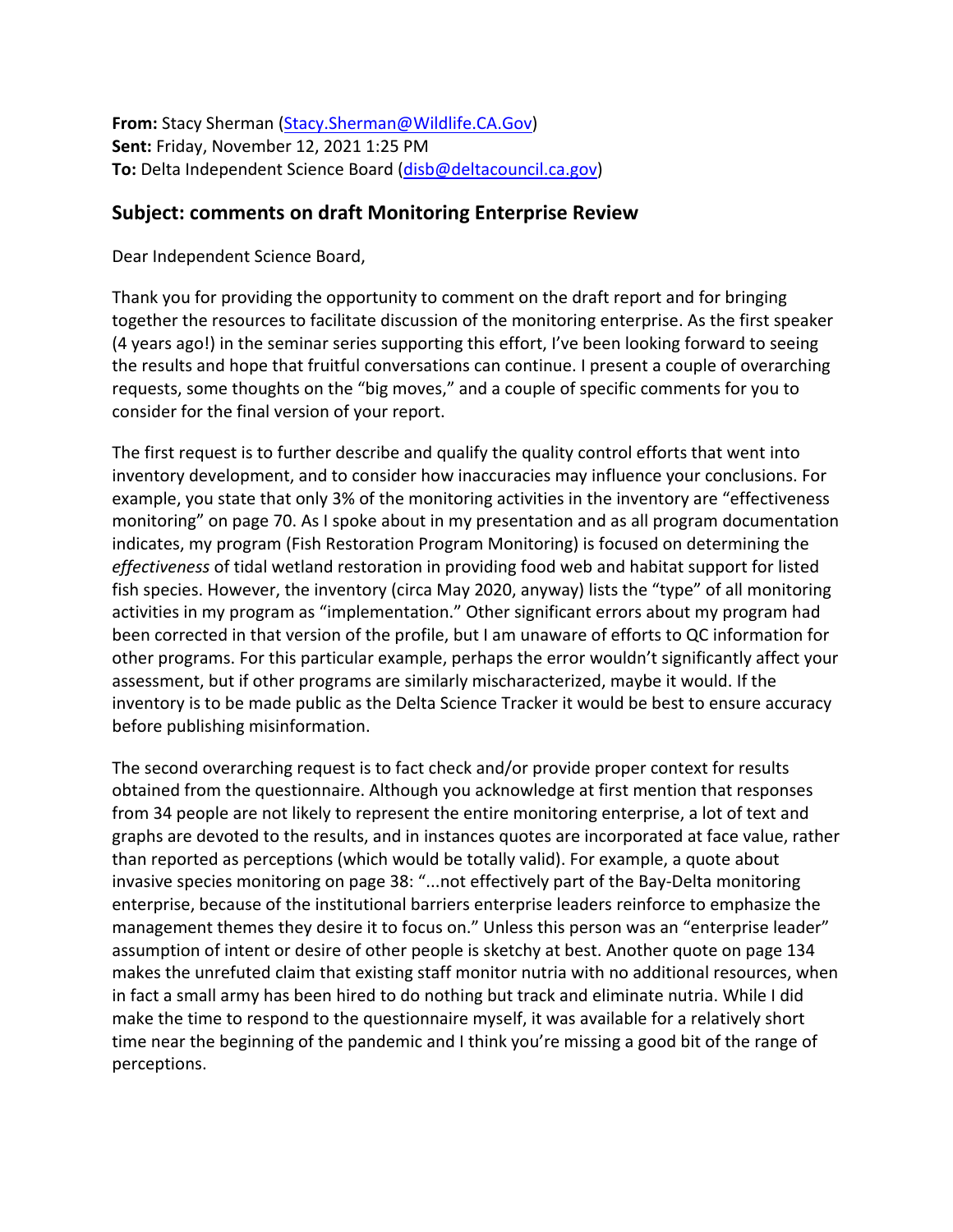Regarding the "big moves" (paraphrased):

- A) *Developing priority management-informed science needs and synthesize with reports and summit* – I would love to see such a summit, perhaps as a standing part of the Bay Delta Science Conference. While considering management questions, please do keep in mind important differences between regions (e.g., there is a reference to restoration being important for birds, which is definitely true and a priority in the Bay, but in Suisun Marsh there is concern about loss of habitat for waterfowl in restoration/conversion of managed to tidal wetlands).
- B) *Re-imagine monitoring designs guided by priority science needs and a system-wide conceptual model* - Perhaps this is outside the scope of this review, but for adaptive management to be useful, monitoring should also be linked to experimental actions that could provide for a range of results. It would be really interesting to see a system-wide conceptual model, but I'd want it to be backed by literature and agreed upon by a wide variety of stakeholders before it is used to determine what monitoring or research is valuable. On a more detailed note, in the discussion of this recommendation on page 71 there is mention of comparing zooplankton data – this is happening now, with interagency participation, largely led by DSP staff!
- C) *Strengthen the integration, organizational and funding structure to support monitoring, analysis, and adaptive management* – For some monitoring programs, what may be necessary to achieve this is integration among permitting agencies requiring the monitoring and consideration of how monitoring data should be reported and analyzed (e.g., programmatic vs. project-specific). Multiple permitting agencies should be clear what their individual jurisdictions are but coordinate with others (aim of IAMIT and AMAT, but need more buy-in) to provide efficiency of requirements and resource use.

Specific comments relative to my program or my presentation:

Page 39-40: It is incorrectly implied that food-web resources are only monitored in tidal wetland restoration because Delta Smelt take was difficult to permit. While incidental take has been a barrier to directed fish sampling, it is less so now, and fish sampling would have always been *in addition* to food-web sampling, as food-web support is a main objective of the Fish Restoration Program and was the primary premise behind the requirement for tidal wetland restoration.

Page 60: *"A need for "coordinating the coordination" through improved communication between scientists and managers was discussed as a way to improve the efficacy of the monitoring enterprise during our brown bag seminar and panel discussion with the Fish Restoration Program. Staff should be aware of program goals to ensure data quality and proper decision making."* Although I agree that better communication all around is a good thing, what I meant by "coordinating the coordination" is consideration of the many groups that are purporting to coordinate monitoring or management in isolation from one another, but all going to the same agency staff or middle managers for participation. It seems there is not full